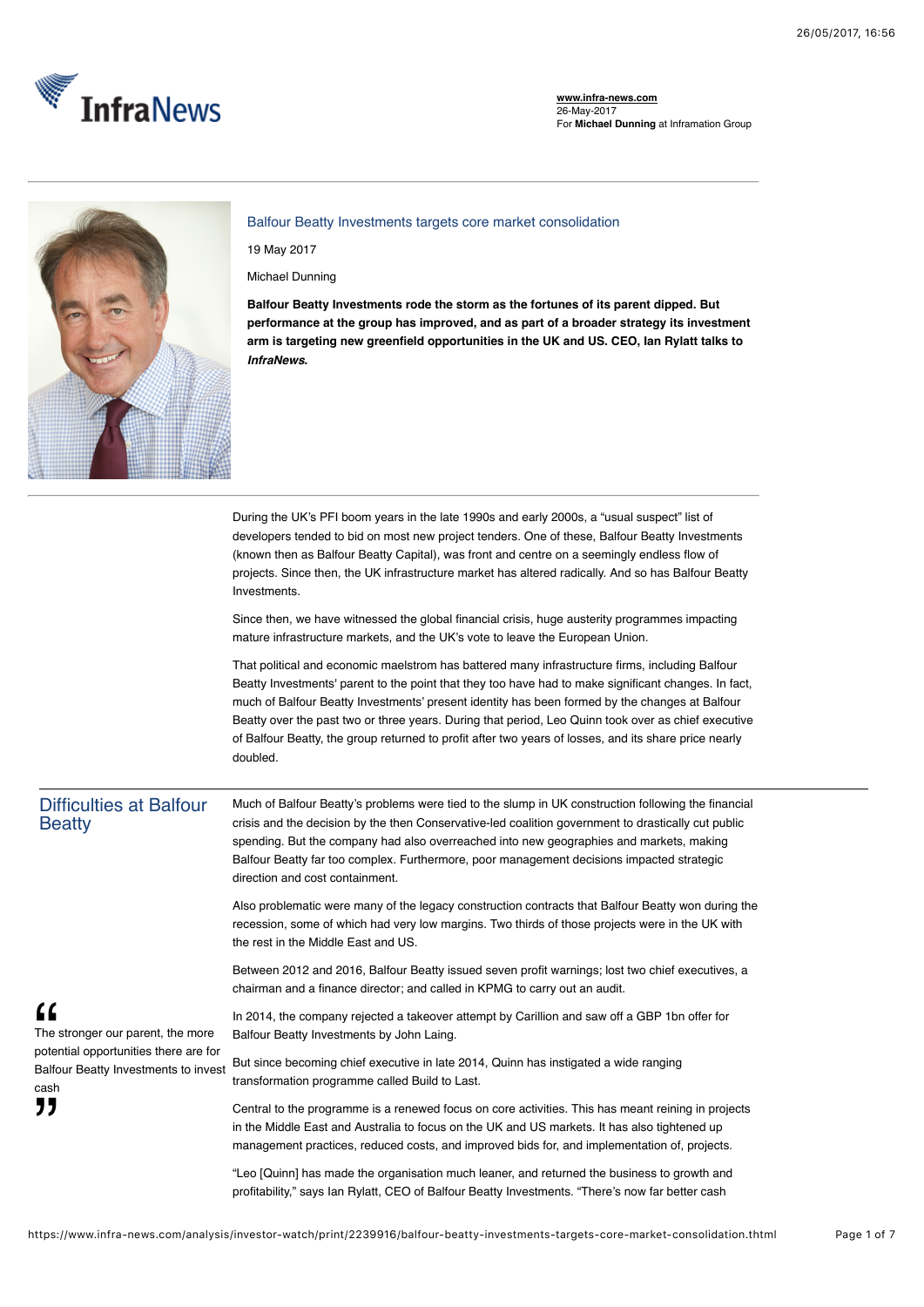management.

"The stronger our parent, the more potential opportunities there are for Balfour Beatty Investments to invest cash. Build to Last has been very good for Balfour Beatty Investments."

In its FY16 results, Balfour Beatty finally returned a profit – GBP 67m – from its operations. And in the second half of 2016, the construction business returned an underlying profit.

Rylatt points out that Balfour Beatty Investments has been relatively insulated from its parent's problems, apart from having less capital to invest. In fact, says Rylatt, the unit continued to invest during Balfour Beatty's troubles and now has a portfolio worth some GBP 1.2bn.

### Early PFI and disposals

Balfour Beatty Investments was among the first entrants to UK PFI during the mid 1990s. Projects included the Department of Health's hospital building programme, the Building Schools for the Future (BSF) initiative, and the Department for Transport's road schemes.

Prior to the problems at its parent company, Balfour Beatty Investments had embarked on a divestment programme, which involved packaging up and selling bundles of its operational PFI and PPP projects.

Its asset recycling process did coincide with Balfour Beatty's reversal of fortunes, but Rylatt is keen to point out that this was not the catalyst.

"We had already started the divestment programme," he says. "And that continued throughout the cycle, generating cash and profitability for the group. That enabled us to maintain balance sheet strength<sup>"</sup>

Balfour Beatty Investments has, however, sold some assets as a result of Balfour Beatty's simplification process. These were the US-based Parsons Brinckerhoff in 2014, and Balfour Beatty Infrastructure Partners (BBIP) – now renamed Basalt – in 2016.

The sale of Parsons Brinckerhoff, a professional services firm based in New York, netted Balfour Beatty GBP 820m.

The deal also spurred Balfour Beatty Investments' decision to sell its only Australian asset – a 50% stake in the Wollongong student accommodation PPP – to InfraRed.

"When we sold Parsons Brinckerhoff, we were consolidating in our core markets," says Rylatt. "Our interest in Australia had been from Parsons Brinckerhoff. Australia is a long way away and it is difficult to run a business that isn't large enough to be self-sustaining.

"One project wasn't a business. It was an investment."

Rylatt adds that construction on the Wollongong project had not yet been completed when it was sold. But even so, Balfour Beatty Investments realised a "good return."

The sale of BBIP was also linked to the group's simplification process, says Rylatt.

BBIP gave Balfour Beatty Investments significantly more access to brownfield opportunities, despite the investment arm's core focus on greenfield deals.

"They were sound investments, but deals like the Wightlink ferry business were unrelated to our core activities," says Rylatt. "BBIP was also a cash drag when we could have been investing in greenfield projects."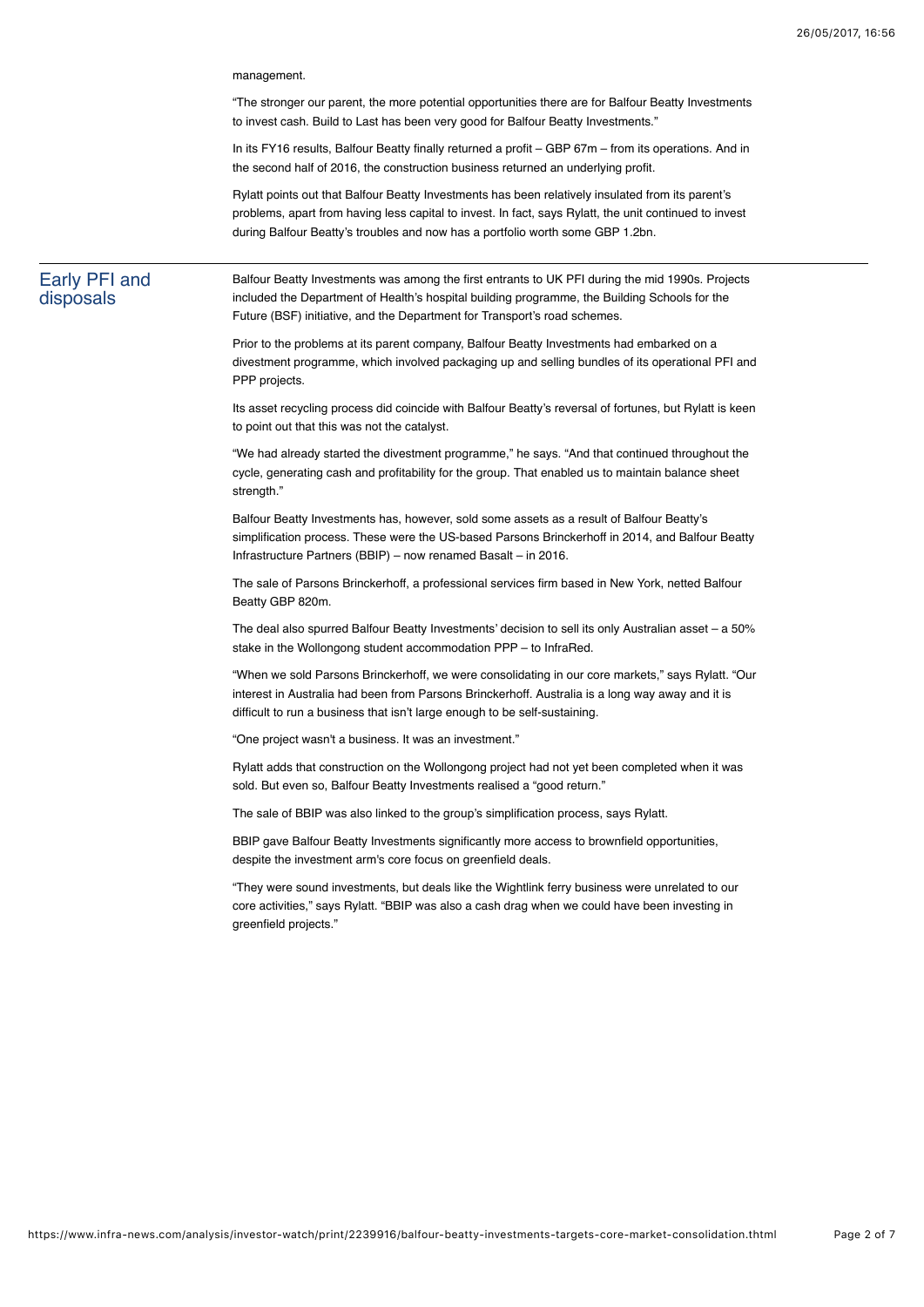| <b>Selected divestments</b>                                                                              |                    |         |                       |                    |                     |             |
|----------------------------------------------------------------------------------------------------------|--------------------|---------|-----------------------|--------------------|---------------------|-------------|
| <b>Asset Name</b>                                                                                        | Sector             | Country | <b>Realised Value</b> | Equity Holding (%) | Date of Realisation | Acquirer    |
| <b>Sunderland Street</b><br><b>Lighting and Highway</b><br><b>Signs</b>                                  |                    |         |                       |                    |                     |             |
| Borough of South<br><b>Tyneside - Street</b><br><b>Lighting &amp; Traffic</b><br><b>Signs PFI Scheme</b> |                    |         |                       |                    |                     |             |
| <b>Coventry Street</b><br><b>Lighting PFI</b>                                                            | Street<br>Lighting | UK      | GBP 33m               | 80.00%             | Dec-16              | Equitix     |
| <b>Eastern Shire</b><br><b>Counties Partnership</b><br>(Cambridgeshire)                                  |                    |         |                       |                    |                     |             |
| <b>Eastern Shire</b><br><b>Counties Partnership</b><br>(Northamptonshire)                                |                    |         |                       |                    |                     |             |
| <b>BSF Islington</b>                                                                                     |                    |         |                       |                    |                     |             |
| <b>BSF Southwark</b>                                                                                     |                    |         |                       |                    |                     |             |
| <b>BSF Blackburn with</b><br>Darwen & Bolton                                                             |                    |         |                       |                    |                     |             |
| <b>BSF Oldham</b>                                                                                        | Education          | UK      | GBP 73m               | 80/90%             | $Jul-16$            | <b>INPP</b> |
| <b>BSF Hertfordshire</b>                                                                                 |                    |         |                       |                    |                     |             |
| <b>BSF Ealing</b>                                                                                        |                    |         |                       |                    |                     |             |
| <b>BSF Derby City</b>                                                                                    |                    |         |                       |                    |                     |             |
| Source:www.infra-deals.com                                                                               |                    |         |                       |                    |                     |             |

## Core activities now

"About 70% of what we do is related to the wider group," says Rylatt. "The other 30% isn't related but in areas where we still think we can create value for our shareholders."

Rylatt points out that three main areas fall into that 30%. The first is working with local contractors in the Canadian PPP market, an area Rylatt says Balfour Beatty's construction arm has no interest in entering.

"In Canada we bring our development history, skills and capabilities from what we do in the UK and US and bolt that onto the capability of a local partner," says Rylatt.

The second non-core area is US student accommodation. "Half of what we've done has been with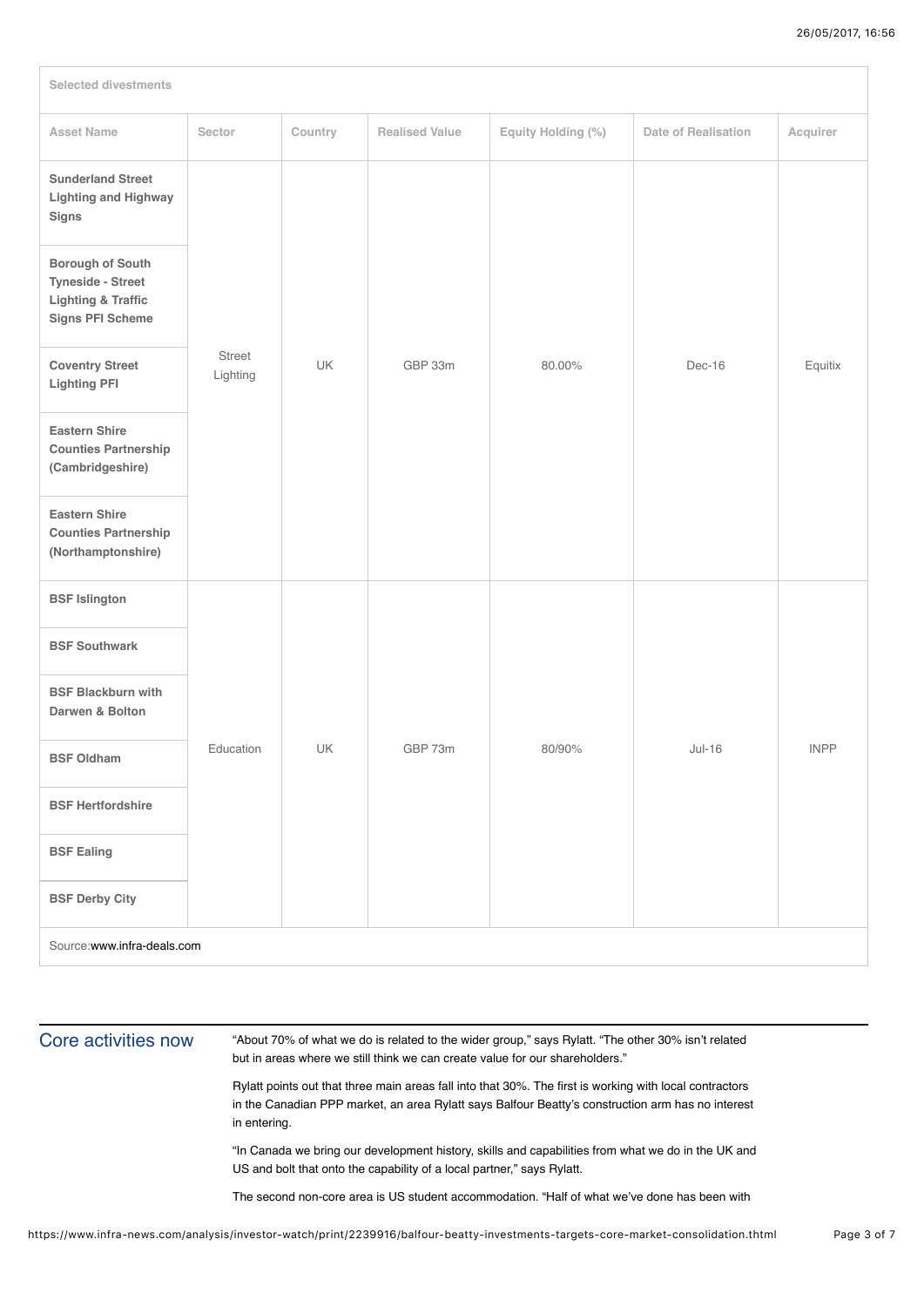### Balfour Beatty's construction business in the US," says Rylatt. "The other half has been with other contractors.

#### The third area is multi-family housing in the US.

| <b>Recent Investments</b>                                                         |                            |           |                       |                    |                    |
|-----------------------------------------------------------------------------------|----------------------------|-----------|-----------------------|--------------------|--------------------|
| <b>Asset Name</b>                                                                 | Sector                     | Country   | <b>Equity Holding</b> | Equity Holding (%) | Date of Investment |
| <b>University of Sussex</b><br><b>Student</b><br>Accommodation<br>(Falmer Campus) | Accommodation              | <b>UK</b> | GBP 20.8m             | 80%                | Mar-17             |
| <b>Humber Gateway</b><br><b>Offshore Wind</b><br><b>Transmission Link</b>         | <b>Energy Transmission</b> | <b>UK</b> | GBP 12.5m             | 59.50%             | Sep-16             |
| <b>Irish Primary Care</b><br><b>Bundle</b>                                        | Healthcare                 | Ireland   | EUR 201.51m           | 40%                | May-16             |
| <b>DCC Data Centre</b><br>(Borden Data<br>Centre) P3                              | Data Centre                | Canada    | CAD 5.4m              | 50%                | May-16             |
| <b>Glasgow Kennedy</b><br><b>Street Student</b><br><b>Accommodation</b>           | Accommodation              | <b>UK</b> | GBP 11m               | 100%               | Apr-16             |
| Gloucestershire<br><b>Waste PFI (2016)</b>                                        | Waste                      | <b>UK</b> | GBP 20.8m             | 50.50%             | $Jan-16$           |
| Source:www.infra-deals.com                                                        |                            |           |                       |                    |                    |

### The UK market

Balfour Beatty Investment has adapted its focus in line with dramatic changes since the days of PFI, but remains optimistic about the UK.

"There is a strong drive from the UK government to invest in infrastructure," says Rylatt. "And we have a healthy order book. There will be opportunities with HS2, and Crossrail 2, and we are currently working on Thames Tideway. We are also doing a lot in the education sector."

Noting that "90% of what we used to do was PFI," Rylatt says that since then "we've had to slim down the organisation. PFI was very labour intensive, and at its peak we employed around 340 people in the UK. We're now down to 190."

This does not point to fewer opportunities, but types of opportunities that require fewer people, and changing procurement processes, Rylatt says.

Of those new procurement processes, student accommodation has become a central focus. This includes projects procured by universities, and Balfour Beatty Investments building their own student accommodation.

"We are three quarters of the way through building student accommodation in Glasgow, and when finished we'll let that out to students ourselves," says Rylatt.

Balfour Beatty Investments has also been active in availability-based OFTO (Offshore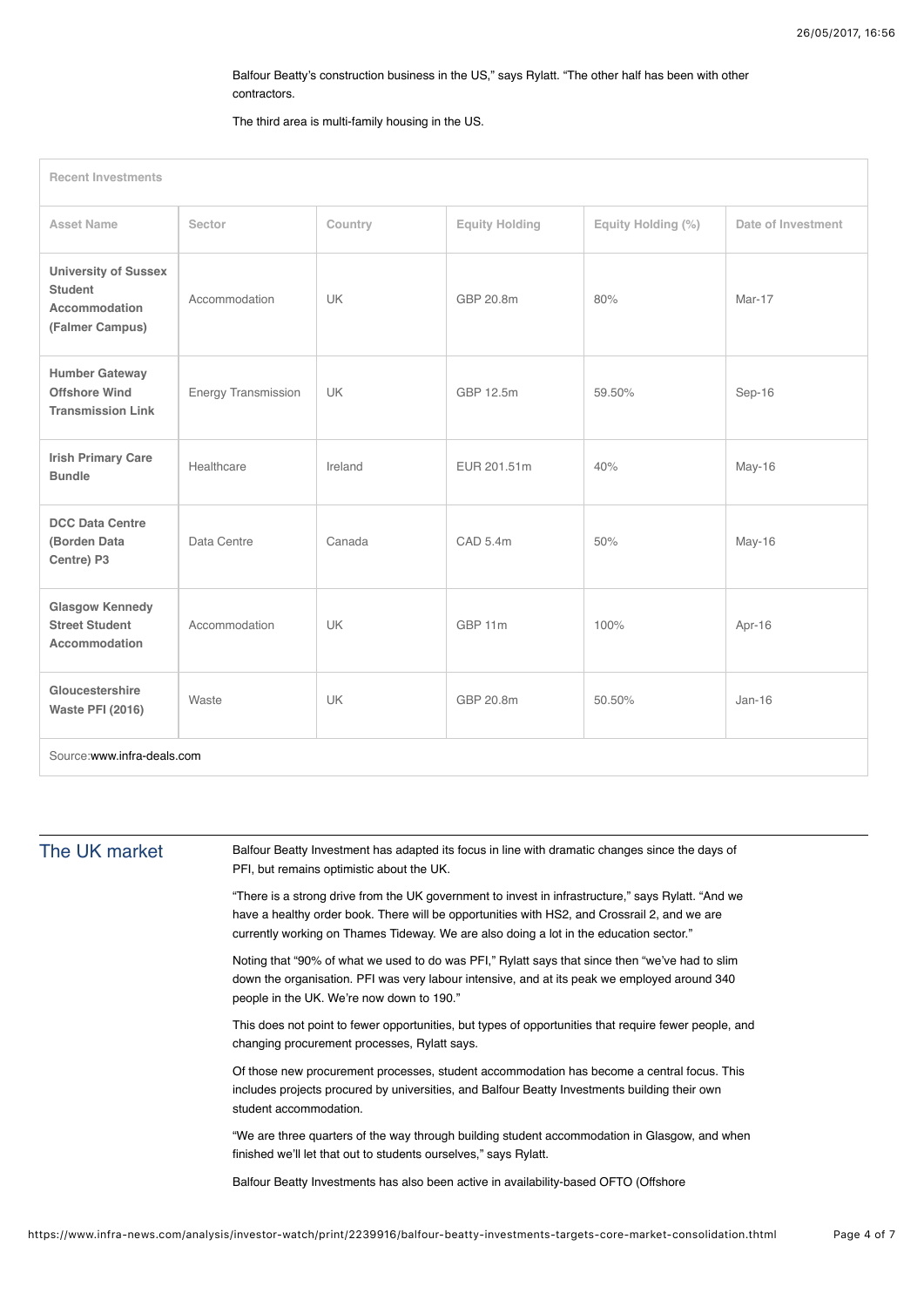Transmission) programme, winning four projects – Gwynt y Mor, Humber Gateway, Thanet and Greater Gabbard (now sold).

They have recently pre-qualified for round five of the initiative.

Rylatt hopes that the proposed CATO (onshore transmission) programme will result in new investment opportunities.

"There's a significant need for infrastructure reinforcement in the UK electricity supply and transmission market," says Rylatt. "If it's privately financed, and through Balfour Beatty's transmission and distribution business we feel we have a competitive edge in that market."

Rylatt adds that Balfour Beatty Investments is moving into property development schemes, "without being out and out property developers." For example, Balfour Beatty Investments won the tender for the East Wick and Sweetwater Regeneration Project in London. The company also qualified for the Transport for London Property Framework, which it hopes will result in deals.

The company is also waiting for news on the proposed PF2 initiative. But Rylatt echoes some of the market's frustration over the government's lack of clarity.

"What are the schemes? What's the nature of the pipeline? What will the bid costs be? What's the nature of the opportunity? Everyone is looking at it closely because you need a pipeline of work to be able to justify recruiting a team to deliver it.

"If we get a pipeline of ad hoc, one-off projects that would be very difficult for the market to respond to, it would be very disappointing."

Despite the huge infrastructure push by the Labour government in the 1990s and early 2000s, Rylatt believes that much of the UK's social infrastructure still needs renewing.

"There's no doubt that a lot of schools need redeveloping," he says. "And assets that were 50 years old when PFI began are now 70 years old. There's definitely a need for further investment. But it is whether that is centrally or locally led."

Rylatt adds that when the government stopped issuing PFI credits, it effectively curtailed the incentive for local authorities to use PFI as a procurement tool.

"The government not only has to look at PF2 and how it is procured, and the nature of risk transfer," says Rylatt. "But it has to look at what the underlying drivers are to make it a successful procurement programme. The risk transfer in PFI's latter years went too far."

But at the same time, Rylatt believes that the PFI model has been unfairly represented.

"A weakness of PFI is that it is complicated and isn't easily communicated," he says. "PFI became a victim of its own success and it was easy to make it a political football."

"PFI delivered hundreds of major hospitals and thousands of schools, replacing ageing estates which were simply no longer fit for purpose. It also brought a very strict discipline to cost and risk management."

Because there is no benchmark demonstrating the value of PFI relative to traditional procurement, it is difficult to demonstrate the true costs of these tools.

"In an information void it is very easy to draw a comparison with very transparent PFI information on whole life cost against unknown information in public procurement," says Rylatt.

"I am very saddened by a lot of the reporting around PFI."

Despite Rylatt's praise for the PFI model, he does not believe it is suitable for all types of projects. He cites the [Thames Tideway model](https://www.infra-deals.com/research-and-reports/transaction-profiles/page_3/1614496/case-study-thames-tideway-and-the-securing-of-ultra-cheap-debt.thtml) as a more suitable structure for large projects, since the government effectively provided a range of guarantees to private investors in case problems occurred during construction.

Rylatt believes that PFI-type models are best suited to projects with capital values that fall between GBP 100m and GBP 400m.

Key to the UK market's development is how it eventually uncouples from the European Union, and the government's efforts at damage limitation.

At the moment, says Rylatt, Balfour Beatty is assessing the possible immediate impact of Brexit,

If we get a pipeline of ad hoc, oneoff projects that would be very difficult for the market to respond  $\mathsf{t}$ ,,

**Brexit** 

"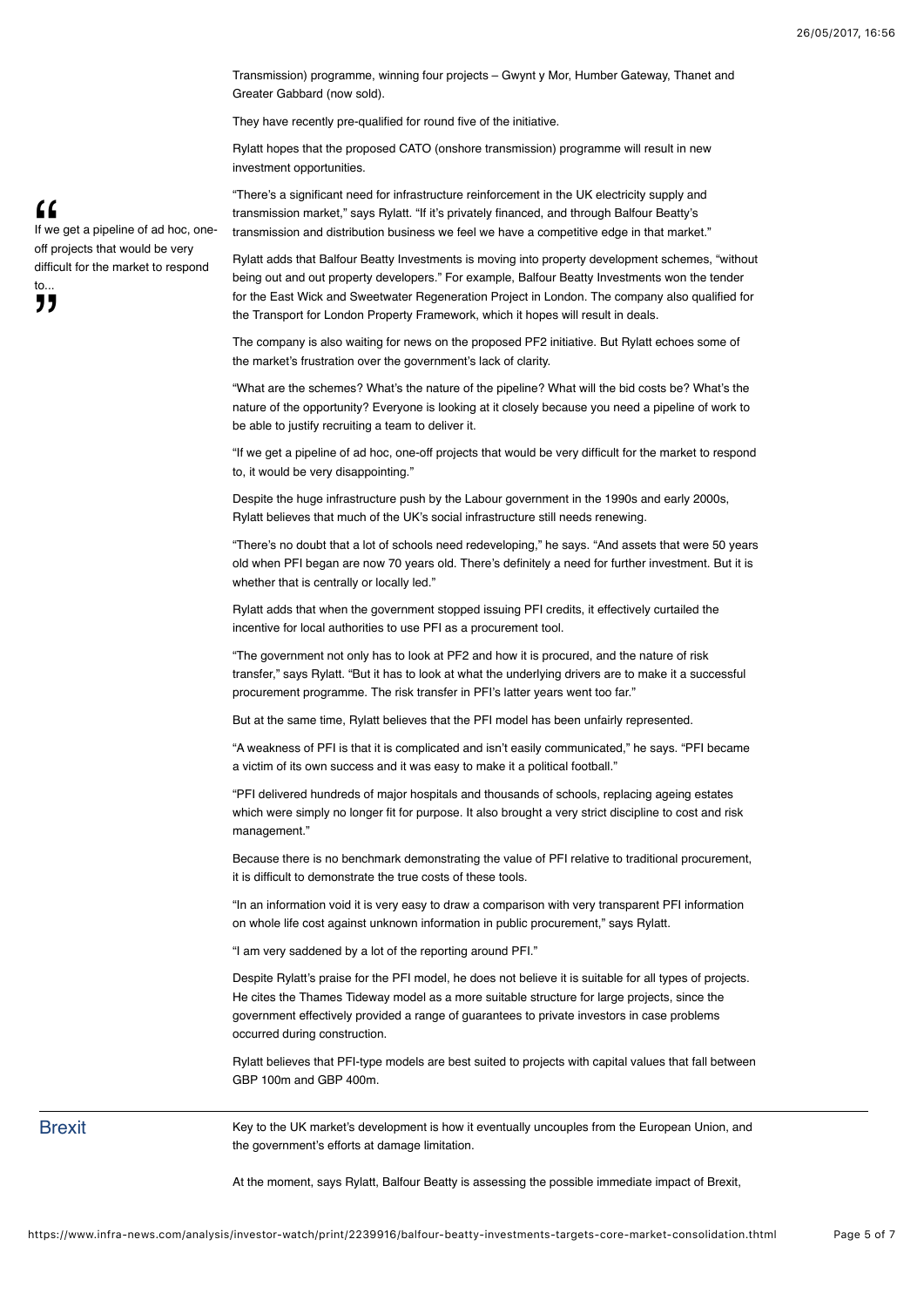|               | and making contingency plans for what he describes as the "slow burn" effects.                                                                                                                                                                                                |  |
|---------------|-------------------------------------------------------------------------------------------------------------------------------------------------------------------------------------------------------------------------------------------------------------------------------|--|
|               | A major issue facing Balfour Beatty and other UK construction firms is the potential for serious skills<br>shortages. Other problems include import tariffs on goods, which would impact the ability to invest<br>in UK projects.                                             |  |
|               | Furthermore, if British universities become less attractive to foreign students, due to movement<br>restrictions or research funding cuts, demand for new student accommodation may fall.                                                                                     |  |
|               | "If universities put investment on hold, then that would slow down the market," says Rylatt. "But we<br>are sitting on a big portfolio and that will continue to generate capital. It would be our ability to grow<br>the business and recycle capital that would slow down." |  |
|               | Rylatt points out that if business were to slow down because of Brexit or any other reason, Balfour<br>Beatty Investments would increase investments in its other core market – the US.                                                                                       |  |
| The US market | The centrepiece of BBI's US investments is the military housing sector, which is worth GBP 121m<br>(the group's remaining equity investment and accrued returns from its underlying projects).                                                                                |  |
|               | The firm is the largest provider of US military housing, operating 47 large bases. Rylatt says it is<br>undertaking what he refers to as variation work on existing projects.                                                                                                 |  |
|               | At present, he says, there is no new military housing being procured. But this may change, he<br>adds, noting that the most promising area is single occupancy.                                                                                                               |  |
|               | "We are doing a lot of pilot schemes with the Department of Defence on what that could look like,"<br>says Rylatt. "It's a huge opportunity."                                                                                                                                 |  |
|               | Rylatt believes that Donald Trump's support for increased military spending should also translate<br>into investment in military accommodation.                                                                                                                               |  |
|               | Elsewhere in the US, Balfour Beatty Investments is focused on the burgeoning student<br>accommodation market and on multi-family housing. It recently won two housing projects in the US<br>- one in Alabama and another in Georgia.                                          |  |
|               | <b>Balfour Beatty Communities Military Housing Investments</b>                                                                                                                                                                                                                |  |

| Asset Name                                         | Sector        | Country    | <b>Equity Holding</b>    | <b>Equity Holding</b> | Date of Investment |
|----------------------------------------------------|---------------|------------|--------------------------|-----------------------|--------------------|
| <b>Air Force ACC III</b><br><b>Housing Project</b> | Accommodation | <b>USA</b> | $\overline{\phantom{a}}$ | 100%                  | $Jun-14$           |
| <b>Air Force Northern</b><br><b>Group Project</b>  | Accommodation | <b>USA</b> | USD 22m                  | 100%                  | Aug-13             |
| Source:www.infra-deals.com                         |               |            |                          |                       |                    |

# **Performance**

Rylatt is confident that US opportunities will complement those it expects to develop in the UK.

He credits the unit's strong performance during its parent's downturn to three factors. The attractiveness of PFI and the growth of the secondary market played a part – but active portfolio management was crucial. "This has driven some very attractive pricing, when we have disposed of assets," says Rylatt.

Balfour Beatty Investments has also driven efficiencies from the assets it has owned and operated.